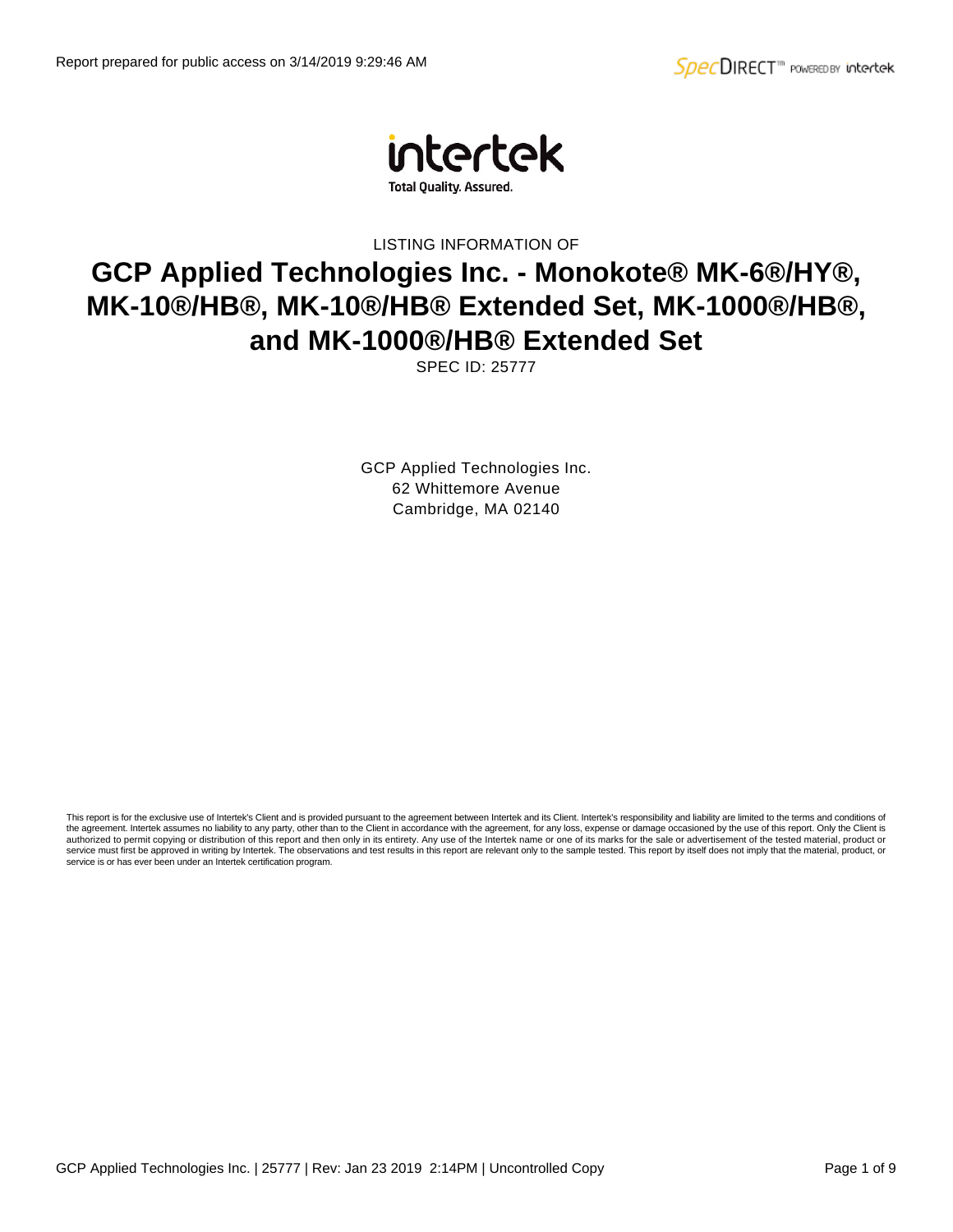# **LISTING INFORMATION**

Monokote® MK-6®/HY®, MK-10®/HB®, MK-10®/HB® Extended Set, MK-1000®/HB®, and MK-1000®/HB® Extended Set are single component, spray applied, mill-mixed fireproofing plaster. The products are used on structural steel columns, beams, concrete and fluted decking to provide various hourly fire ratings based on its applied thickness. Monokote® MK-6®/HY®, MK-10®/HB®, MK-10®/HB® Extended Set, MK-1000®/HB®, and MK-1000®/HB® Extended Set are gypsum based cementitious spray-applied fireproofing intended for interior application to steel and concrete substrates, and Intertek's current product certification is approved for interior use only.

## **EVALUATED TO THE FOLLOWING**

ASTM E119, Fire Tests of Building Construction and Materials UL 263, Standard for Safety Fire Tests of Building Construction and Materials NFPA 251 Standard Methods of Tests of Fire Resistance of Building Construction and Materials Reference Design Listing GCP/CF 194-01 for ratings.

| Value                                                 |
|-------------------------------------------------------|
| ANSI / UL 263 (2003)                                  |
| NFPA 251 (2006)                                       |
| ASTM E119 (2008a)                                     |
| ASTM E119 (2014)                                      |
| ASTM E119 (2018a)                                     |
| 07 81 00 Applied Fireproofing                         |
| Certification                                         |
| <b>LISTED</b>                                         |
| ROOF/CEILING, FLOOR/CEILING, BEAM & COLUMN ASSEMBLIES |
| 25777                                                 |
|                                                       |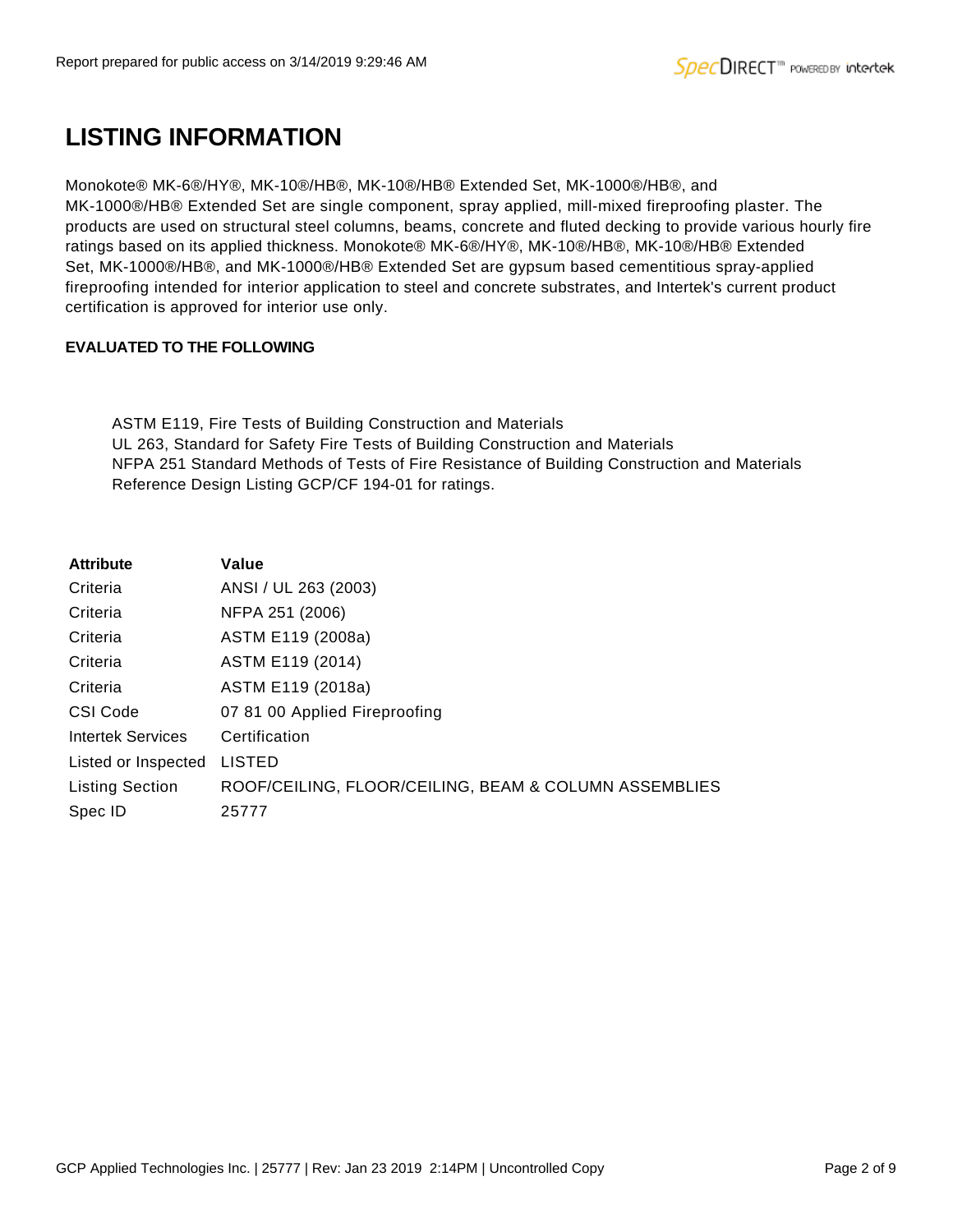# **DRAWING INDEX**

GCP/CF 194-01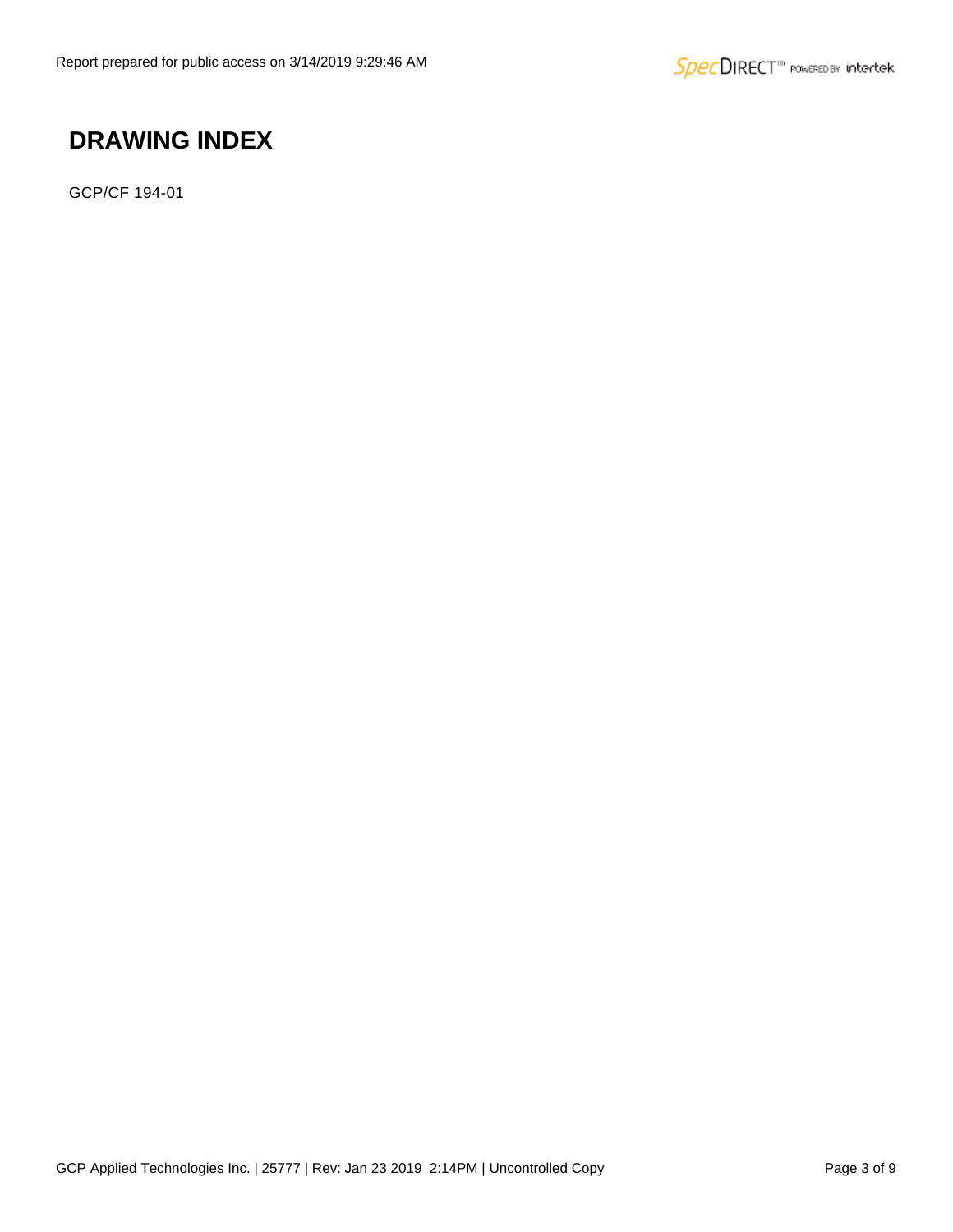# **GCP/CF 194-01**

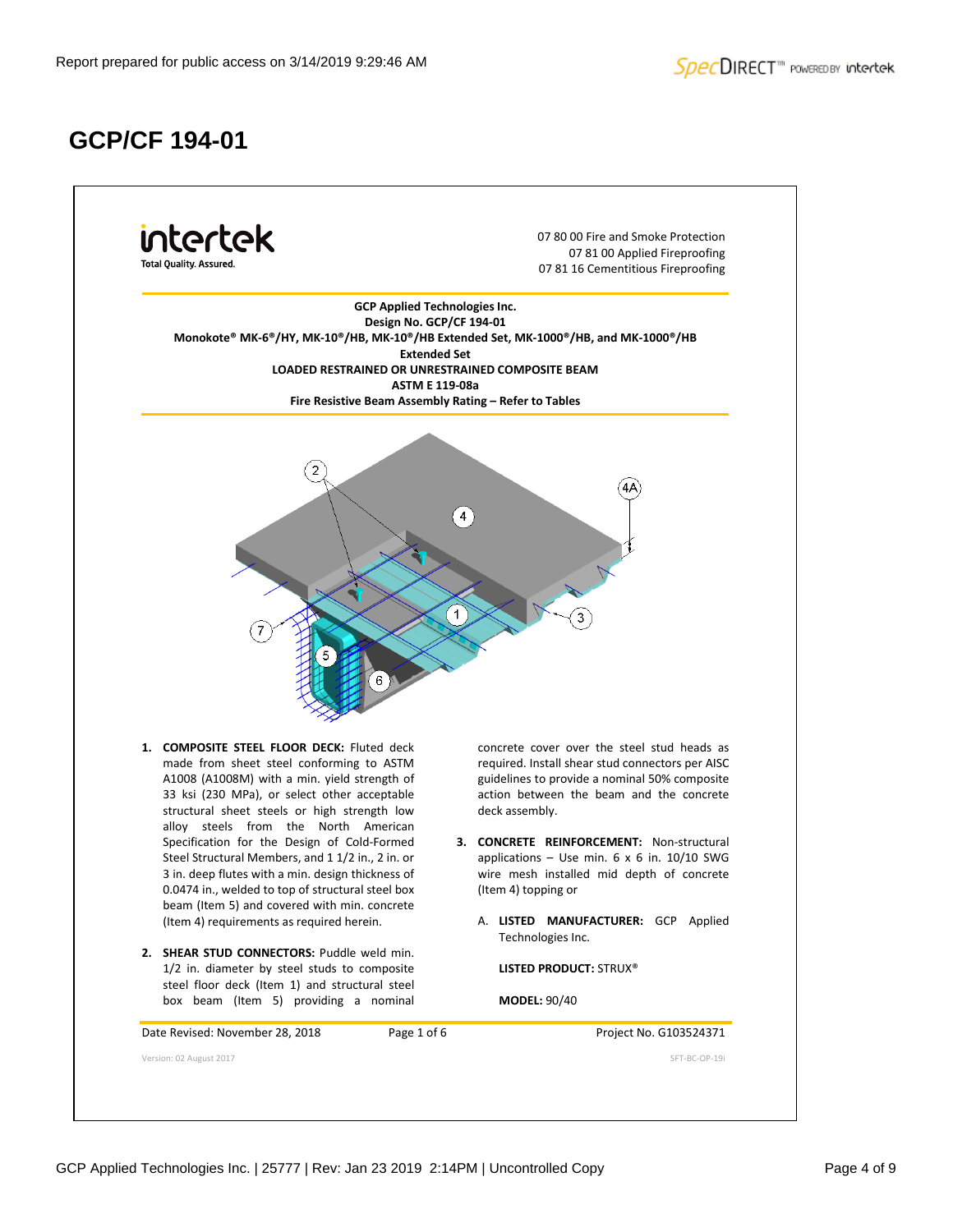## **GCP/CF 194-01 (2 OF 6)**

Use a proprietary synthetic macro fiber reinforcement made of polypropylene/ polyethylene fibers distributed at a rate of 5 lbs/yd<sup>3</sup> of concrete (Item 4) conforming to ASTM C 1116.

- **4. CONCRETE:** Use min. compressive strength of 3000 psi.
	- A. Place concrete topping (as measured from top of composite steel floor deck (Item 1) to wearing surface of concrete) min. 2-1/2 in. thick.
	- B. Apply a min. concrete volume to the area of composite steel floor deck to achieve min. hourly fire resistive rating of floor/ceiling assembly using either:
	- C. Use normal weight concrete having approximately 148 pcf with either siliceous or carbonate aggregate.
	- D. Use lightweight concrete having approximately 110 pcf.
- **5. STRUCTURAL STEEL BOX BEAM:** Use hollow steel sections (HSS) having nominal A/P section factors based on three-sided exposure with one short, or equal when square, surface in contact with composite steel floor deck (Item 1) and the other short, or equal when square, surface exposed. Applied fireproofing (Item 6) thickness for nominal A/P section factors based on one short, or equal when square, in contact with composite steel floor deck (Item 1) and the other short, or equal when square, exposed applicable to any HSS beam orientation. Refer to Tables 1-3 for specific application thickness of applied fireproofing (Item 6). Refer to Table 4 for A/P section factors for select HSS.
- **6. CERTIFIED MANUFACTURER:** GCP Applied Technologies Inc.

07 80 00 Fire and Smoke Protection 07 81 00 Applied Fireproofing 07 81 16 Cementitious Fireproofing

### **CERTIFIED PRODUCT:** Monokote®

**MODEL:** MK6®/HY, MK10®/HB, MK10®/HB Extended Set, MK1000®/HB, and MK1000®/HB Extended Set

**APPLIED FIREPROOFING:** Install applied fireproofing in accordance with appropriate Table for beam and concrete conditions. Mix applied fireproofing with water and apply it using the equipment recommended by the certified applied-fireproofing manufacturer. Injection of an accelerator into the fireproofing at the nozzle of the spray gun during application is optional. Apply only to clean and dry surfaces only: free of loose scale and oil. Completely fill all voids (flutes) between composite steel floor deck (Item 1) and structural steel box beam (Item 5) with applied fireproofing. Apply in multiple coats to achieve min. thickness of applied fireproofing to three exposed sides of structural steel box beam (Item 5) as noted in appropriate Table. Allow each coat to set before applying next coat. Applied fireproofing, dried density calculated per ASTM E 605: nominal 15 pcf and min. density 14 pcf.

**FIREPROOFING REINFORCEMENT:** When the A/P section factor is less than 0.616 and the applied thickness of the spray applied fireproofing material is thicker than 1 3/16 in. fireproofing reinforcement is required. Prior to installing the applied fireproofing, position a min. 1-1/2 x 1-1/2 in. 20 GA twisted wire mesh around the three exposed sides of structural steel box beam (Item 5) nominally at mid thickness of applied fireproofing (Item 6). Mechanically fasten the mesh to composite steel floor deck (Item 1) by means of screws, welds or power-actuated fasteners, parallel to the top flange and staggered at 8 in. on center on both sides of the structural steel box beam (Item 5).

Date Revised: November 28, 2018 Page 2 of 6 Project No. G103524371

Version: 02 August 2017 SFT-BC-OP-19i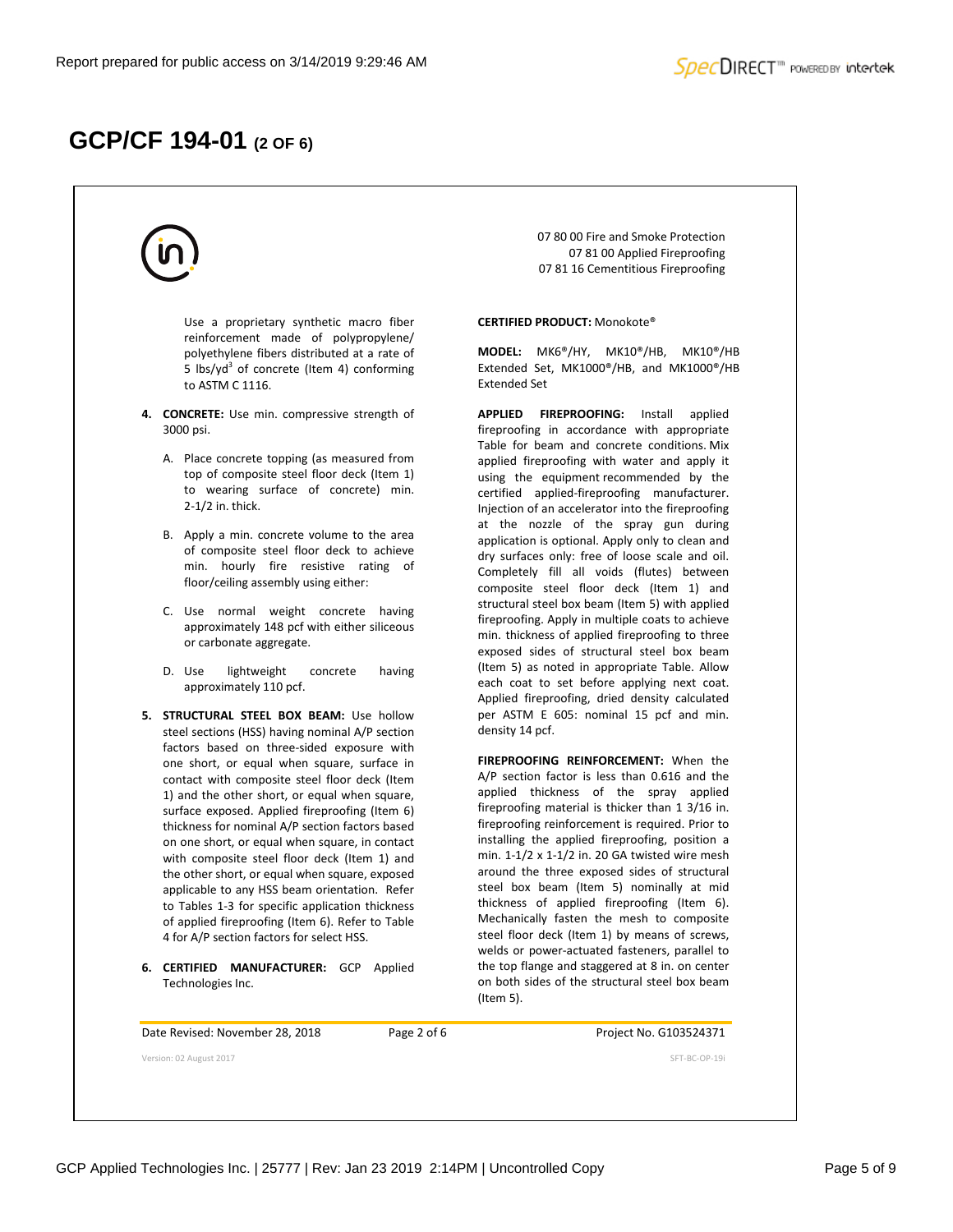# **GCP/CF 194-01 (3 OF 6)**

| TABLE 1 - Restrained Beam & Normal Weight Concrete<br><b>Fire Resistance Time in Minutes (Hours)</b><br>120(2)<br>150 (2 1/2)<br>180(3)<br>60(1)<br>$90(1-1/2)$<br>MINIMUM Monokote® Thickness (Inches)<br>(A/P Section Factor based on Three Sided Exposure<br>with One Short or Equal Surface Exposed)<br>Fireproofing reinforcement required when thickness is marked in red bold<br>5/16<br>7/16<br>5/8<br>13/16<br>$\mathbf{1}$<br>1/2<br>5/16<br>11/16<br>7/8<br>$1 \frac{1}{8}$<br>1/2<br>5/16<br>3/4<br>15/16<br>$1 \frac{3}{16}$<br>5/16<br>9/16<br>13/16<br>$\mathbf{1}$<br>$1 \frac{1}{4}$<br>5/16<br>9/16<br>13/16<br>11/16<br>$1\frac{5}{16}$<br>5/8<br>5/16<br>7/8<br>$1 \frac{1}{8}$<br>13/8<br>5/8<br>15/16<br>3/8<br>$1 \frac{3}{16}$<br>11/2<br>3/8<br>11/16<br>15/16<br>11/2<br>11/4<br>3/8<br>11/16<br>$\mathbf{1}$<br>15/16<br>19/16<br>3/8<br>$\mathbf{1}$<br>11/16<br>15/8<br>15/16<br>3/8<br>3/4<br>$1 \frac{1}{16}$<br>13/8<br>1 1 1 / 16<br>7/16<br>3/4<br>11/16<br>13/4<br>17/16<br>3/4<br>7/16<br>$1 \frac{1}{8}$<br>17/16<br>1 13/16<br>7/16<br>13/16<br>11/8<br>11/2<br>17/8<br>7/16<br>13/16<br>$1 \frac{3}{16}$<br>17/8<br>11/2 | 7/16<br>13/16<br>$1 \frac{3}{16}$<br>19/16<br>1 15/16 | <b>Section</b><br>Factor<br>A/P inches<br>0.984<br>0.875<br>0.787<br>0.716<br>0.656<br>0.606<br>0.562<br>0.525<br>0.492<br>0.463<br>0.437<br>0.414<br>0.394<br>0.375<br>0.358<br>0.342<br>0.328<br>7/16<br>13/16<br>11/4<br>15/8<br>$\mathbf{z}$<br>7/8<br>$\overline{2}$<br>0.315<br>1/2<br>11/4<br>15/8<br>0.303<br>1/2<br>7/8<br>1 1 1 / 16<br>21/16<br>11/4<br>1/2<br>7/8<br>0.292<br>15/16<br>1 1 1 / 16<br>21/16<br>1/2<br>7/8<br>0.281<br>15/16<br>1 1 1 / 16<br>21/8<br>0.272<br>1/2<br>15/16<br>15/16<br>13/4<br>21/8<br>0.262<br>1/2<br>15/16<br>13/8<br>13/4<br>$2 \frac{3}{16}$<br>0.254<br>1/2<br>15/16<br>23/16<br>13/8<br>1 13/16<br>21/4<br>0.246<br>1/2<br>15/16<br>13/8<br>1 13/16<br>0.239<br>9/16<br>15/16<br>1 13/16<br>21/4<br>13/8 | 0.232<br>9/16<br>$\mathbf{1}$<br>17/16<br>17/8<br>25/16 | $\mathbf{1}$ | 0.225<br>9/16<br>17/16<br>17/8<br>25/16 | 0.219<br>9/16<br>$\mathbf{1}$<br>17/16<br>17/8<br>23/8 | $\mathbf{1}$ | 0.213<br>9/16<br>17/16<br>1 15/16<br>23/8 | 9/16<br>0.207<br>1<br>11/2<br>1 15/16<br>23/8 |  | 9/16<br>11/2<br>0.202<br>$\mathbf{1}$<br>1 15/16<br>27/16 |  |  |  |  |  |  |  |  |  |  |  |
|-----------------------------------------------------------------------------------------------------------------------------------------------------------------------------------------------------------------------------------------------------------------------------------------------------------------------------------------------------------------------------------------------------------------------------------------------------------------------------------------------------------------------------------------------------------------------------------------------------------------------------------------------------------------------------------------------------------------------------------------------------------------------------------------------------------------------------------------------------------------------------------------------------------------------------------------------------------------------------------------------------------------------------------------------------------------------------------------------------------------------------------------------------------------|-------------------------------------------------------|-----------------------------------------------------------------------------------------------------------------------------------------------------------------------------------------------------------------------------------------------------------------------------------------------------------------------------------------------------------------------------------------------------------------------------------------------------------------------------------------------------------------------------------------------------------------------------------------------------------------------------------------------------------------------------------------------------------------------------------------------------------|---------------------------------------------------------|--------------|-----------------------------------------|--------------------------------------------------------|--------------|-------------------------------------------|-----------------------------------------------|--|-----------------------------------------------------------|--|--|--|--|--|--|--|--|--|--|--|
|                                                                                                                                                                                                                                                                                                                                                                                                                                                                                                                                                                                                                                                                                                                                                                                                                                                                                                                                                                                                                                                                                                                                                                 |                                                       |                                                                                                                                                                                                                                                                                                                                                                                                                                                                                                                                                                                                                                                                                                                                                           |                                                         |              |                                         |                                                        |              |                                           |                                               |  |                                                           |  |  |  |  |  |  |  |  |  |  |  |
|                                                                                                                                                                                                                                                                                                                                                                                                                                                                                                                                                                                                                                                                                                                                                                                                                                                                                                                                                                                                                                                                                                                                                                 |                                                       |                                                                                                                                                                                                                                                                                                                                                                                                                                                                                                                                                                                                                                                                                                                                                           |                                                         |              |                                         |                                                        |              |                                           |                                               |  |                                                           |  |  |  |  |  |  |  |  |  |  |  |
|                                                                                                                                                                                                                                                                                                                                                                                                                                                                                                                                                                                                                                                                                                                                                                                                                                                                                                                                                                                                                                                                                                                                                                 |                                                       |                                                                                                                                                                                                                                                                                                                                                                                                                                                                                                                                                                                                                                                                                                                                                           |                                                         |              |                                         |                                                        |              |                                           |                                               |  |                                                           |  |  |  |  |  |  |  |  |  |  |  |
|                                                                                                                                                                                                                                                                                                                                                                                                                                                                                                                                                                                                                                                                                                                                                                                                                                                                                                                                                                                                                                                                                                                                                                 |                                                       |                                                                                                                                                                                                                                                                                                                                                                                                                                                                                                                                                                                                                                                                                                                                                           |                                                         |              |                                         |                                                        |              |                                           |                                               |  |                                                           |  |  |  |  |  |  |  |  |  |  |  |
|                                                                                                                                                                                                                                                                                                                                                                                                                                                                                                                                                                                                                                                                                                                                                                                                                                                                                                                                                                                                                                                                                                                                                                 |                                                       |                                                                                                                                                                                                                                                                                                                                                                                                                                                                                                                                                                                                                                                                                                                                                           |                                                         |              |                                         |                                                        |              |                                           |                                               |  |                                                           |  |  |  |  |  |  |  |  |  |  |  |
|                                                                                                                                                                                                                                                                                                                                                                                                                                                                                                                                                                                                                                                                                                                                                                                                                                                                                                                                                                                                                                                                                                                                                                 |                                                       |                                                                                                                                                                                                                                                                                                                                                                                                                                                                                                                                                                                                                                                                                                                                                           |                                                         |              |                                         |                                                        |              |                                           |                                               |  |                                                           |  |  |  |  |  |  |  |  |  |  |  |
|                                                                                                                                                                                                                                                                                                                                                                                                                                                                                                                                                                                                                                                                                                                                                                                                                                                                                                                                                                                                                                                                                                                                                                 |                                                       |                                                                                                                                                                                                                                                                                                                                                                                                                                                                                                                                                                                                                                                                                                                                                           |                                                         |              |                                         |                                                        |              |                                           |                                               |  |                                                           |  |  |  |  |  |  |  |  |  |  |  |
|                                                                                                                                                                                                                                                                                                                                                                                                                                                                                                                                                                                                                                                                                                                                                                                                                                                                                                                                                                                                                                                                                                                                                                 |                                                       |                                                                                                                                                                                                                                                                                                                                                                                                                                                                                                                                                                                                                                                                                                                                                           |                                                         |              |                                         |                                                        |              |                                           |                                               |  |                                                           |  |  |  |  |  |  |  |  |  |  |  |
|                                                                                                                                                                                                                                                                                                                                                                                                                                                                                                                                                                                                                                                                                                                                                                                                                                                                                                                                                                                                                                                                                                                                                                 |                                                       |                                                                                                                                                                                                                                                                                                                                                                                                                                                                                                                                                                                                                                                                                                                                                           |                                                         |              |                                         |                                                        |              |                                           |                                               |  |                                                           |  |  |  |  |  |  |  |  |  |  |  |
|                                                                                                                                                                                                                                                                                                                                                                                                                                                                                                                                                                                                                                                                                                                                                                                                                                                                                                                                                                                                                                                                                                                                                                 |                                                       |                                                                                                                                                                                                                                                                                                                                                                                                                                                                                                                                                                                                                                                                                                                                                           |                                                         |              |                                         |                                                        |              |                                           |                                               |  |                                                           |  |  |  |  |  |  |  |  |  |  |  |
|                                                                                                                                                                                                                                                                                                                                                                                                                                                                                                                                                                                                                                                                                                                                                                                                                                                                                                                                                                                                                                                                                                                                                                 |                                                       |                                                                                                                                                                                                                                                                                                                                                                                                                                                                                                                                                                                                                                                                                                                                                           |                                                         |              |                                         |                                                        |              |                                           |                                               |  |                                                           |  |  |  |  |  |  |  |  |  |  |  |
|                                                                                                                                                                                                                                                                                                                                                                                                                                                                                                                                                                                                                                                                                                                                                                                                                                                                                                                                                                                                                                                                                                                                                                 |                                                       |                                                                                                                                                                                                                                                                                                                                                                                                                                                                                                                                                                                                                                                                                                                                                           |                                                         |              |                                         |                                                        |              |                                           |                                               |  |                                                           |  |  |  |  |  |  |  |  |  |  |  |
|                                                                                                                                                                                                                                                                                                                                                                                                                                                                                                                                                                                                                                                                                                                                                                                                                                                                                                                                                                                                                                                                                                                                                                 |                                                       |                                                                                                                                                                                                                                                                                                                                                                                                                                                                                                                                                                                                                                                                                                                                                           |                                                         |              |                                         |                                                        |              |                                           |                                               |  |                                                           |  |  |  |  |  |  |  |  |  |  |  |
|                                                                                                                                                                                                                                                                                                                                                                                                                                                                                                                                                                                                                                                                                                                                                                                                                                                                                                                                                                                                                                                                                                                                                                 |                                                       |                                                                                                                                                                                                                                                                                                                                                                                                                                                                                                                                                                                                                                                                                                                                                           |                                                         |              |                                         |                                                        |              |                                           |                                               |  |                                                           |  |  |  |  |  |  |  |  |  |  |  |
|                                                                                                                                                                                                                                                                                                                                                                                                                                                                                                                                                                                                                                                                                                                                                                                                                                                                                                                                                                                                                                                                                                                                                                 |                                                       |                                                                                                                                                                                                                                                                                                                                                                                                                                                                                                                                                                                                                                                                                                                                                           |                                                         |              |                                         |                                                        |              |                                           |                                               |  |                                                           |  |  |  |  |  |  |  |  |  |  |  |
|                                                                                                                                                                                                                                                                                                                                                                                                                                                                                                                                                                                                                                                                                                                                                                                                                                                                                                                                                                                                                                                                                                                                                                 |                                                       |                                                                                                                                                                                                                                                                                                                                                                                                                                                                                                                                                                                                                                                                                                                                                           |                                                         |              |                                         |                                                        |              |                                           |                                               |  |                                                           |  |  |  |  |  |  |  |  |  |  |  |
|                                                                                                                                                                                                                                                                                                                                                                                                                                                                                                                                                                                                                                                                                                                                                                                                                                                                                                                                                                                                                                                                                                                                                                 |                                                       |                                                                                                                                                                                                                                                                                                                                                                                                                                                                                                                                                                                                                                                                                                                                                           |                                                         |              |                                         |                                                        |              |                                           |                                               |  |                                                           |  |  |  |  |  |  |  |  |  |  |  |
|                                                                                                                                                                                                                                                                                                                                                                                                                                                                                                                                                                                                                                                                                                                                                                                                                                                                                                                                                                                                                                                                                                                                                                 |                                                       |                                                                                                                                                                                                                                                                                                                                                                                                                                                                                                                                                                                                                                                                                                                                                           |                                                         |              |                                         |                                                        |              |                                           |                                               |  |                                                           |  |  |  |  |  |  |  |  |  |  |  |
|                                                                                                                                                                                                                                                                                                                                                                                                                                                                                                                                                                                                                                                                                                                                                                                                                                                                                                                                                                                                                                                                                                                                                                 |                                                       |                                                                                                                                                                                                                                                                                                                                                                                                                                                                                                                                                                                                                                                                                                                                                           |                                                         |              |                                         |                                                        |              |                                           |                                               |  |                                                           |  |  |  |  |  |  |  |  |  |  |  |
|                                                                                                                                                                                                                                                                                                                                                                                                                                                                                                                                                                                                                                                                                                                                                                                                                                                                                                                                                                                                                                                                                                                                                                 |                                                       |                                                                                                                                                                                                                                                                                                                                                                                                                                                                                                                                                                                                                                                                                                                                                           |                                                         |              |                                         |                                                        |              |                                           |                                               |  |                                                           |  |  |  |  |  |  |  |  |  |  |  |
|                                                                                                                                                                                                                                                                                                                                                                                                                                                                                                                                                                                                                                                                                                                                                                                                                                                                                                                                                                                                                                                                                                                                                                 |                                                       |                                                                                                                                                                                                                                                                                                                                                                                                                                                                                                                                                                                                                                                                                                                                                           |                                                         |              |                                         |                                                        |              |                                           |                                               |  |                                                           |  |  |  |  |  |  |  |  |  |  |  |
|                                                                                                                                                                                                                                                                                                                                                                                                                                                                                                                                                                                                                                                                                                                                                                                                                                                                                                                                                                                                                                                                                                                                                                 |                                                       |                                                                                                                                                                                                                                                                                                                                                                                                                                                                                                                                                                                                                                                                                                                                                           |                                                         |              |                                         |                                                        |              |                                           |                                               |  |                                                           |  |  |  |  |  |  |  |  |  |  |  |
|                                                                                                                                                                                                                                                                                                                                                                                                                                                                                                                                                                                                                                                                                                                                                                                                                                                                                                                                                                                                                                                                                                                                                                 |                                                       |                                                                                                                                                                                                                                                                                                                                                                                                                                                                                                                                                                                                                                                                                                                                                           |                                                         |              |                                         |                                                        |              |                                           |                                               |  |                                                           |  |  |  |  |  |  |  |  |  |  |  |
|                                                                                                                                                                                                                                                                                                                                                                                                                                                                                                                                                                                                                                                                                                                                                                                                                                                                                                                                                                                                                                                                                                                                                                 |                                                       |                                                                                                                                                                                                                                                                                                                                                                                                                                                                                                                                                                                                                                                                                                                                                           |                                                         |              |                                         |                                                        |              |                                           |                                               |  |                                                           |  |  |  |  |  |  |  |  |  |  |  |
|                                                                                                                                                                                                                                                                                                                                                                                                                                                                                                                                                                                                                                                                                                                                                                                                                                                                                                                                                                                                                                                                                                                                                                 |                                                       |                                                                                                                                                                                                                                                                                                                                                                                                                                                                                                                                                                                                                                                                                                                                                           |                                                         |              |                                         |                                                        |              |                                           |                                               |  |                                                           |  |  |  |  |  |  |  |  |  |  |  |
|                                                                                                                                                                                                                                                                                                                                                                                                                                                                                                                                                                                                                                                                                                                                                                                                                                                                                                                                                                                                                                                                                                                                                                 |                                                       |                                                                                                                                                                                                                                                                                                                                                                                                                                                                                                                                                                                                                                                                                                                                                           |                                                         |              |                                         |                                                        |              |                                           |                                               |  |                                                           |  |  |  |  |  |  |  |  |  |  |  |
|                                                                                                                                                                                                                                                                                                                                                                                                                                                                                                                                                                                                                                                                                                                                                                                                                                                                                                                                                                                                                                                                                                                                                                 |                                                       |                                                                                                                                                                                                                                                                                                                                                                                                                                                                                                                                                                                                                                                                                                                                                           |                                                         |              |                                         |                                                        |              |                                           |                                               |  |                                                           |  |  |  |  |  |  |  |  |  |  |  |
|                                                                                                                                                                                                                                                                                                                                                                                                                                                                                                                                                                                                                                                                                                                                                                                                                                                                                                                                                                                                                                                                                                                                                                 |                                                       |                                                                                                                                                                                                                                                                                                                                                                                                                                                                                                                                                                                                                                                                                                                                                           |                                                         |              |                                         |                                                        |              |                                           |                                               |  |                                                           |  |  |  |  |  |  |  |  |  |  |  |
|                                                                                                                                                                                                                                                                                                                                                                                                                                                                                                                                                                                                                                                                                                                                                                                                                                                                                                                                                                                                                                                                                                                                                                 |                                                       |                                                                                                                                                                                                                                                                                                                                                                                                                                                                                                                                                                                                                                                                                                                                                           |                                                         |              |                                         |                                                        |              |                                           |                                               |  |                                                           |  |  |  |  |  |  |  |  |  |  |  |
|                                                                                                                                                                                                                                                                                                                                                                                                                                                                                                                                                                                                                                                                                                                                                                                                                                                                                                                                                                                                                                                                                                                                                                 |                                                       |                                                                                                                                                                                                                                                                                                                                                                                                                                                                                                                                                                                                                                                                                                                                                           |                                                         |              |                                         |                                                        |              |                                           |                                               |  |                                                           |  |  |  |  |  |  |  |  |  |  |  |
|                                                                                                                                                                                                                                                                                                                                                                                                                                                                                                                                                                                                                                                                                                                                                                                                                                                                                                                                                                                                                                                                                                                                                                 |                                                       |                                                                                                                                                                                                                                                                                                                                                                                                                                                                                                                                                                                                                                                                                                                                                           |                                                         |              |                                         |                                                        |              |                                           |                                               |  |                                                           |  |  |  |  |  |  |  |  |  |  |  |
|                                                                                                                                                                                                                                                                                                                                                                                                                                                                                                                                                                                                                                                                                                                                                                                                                                                                                                                                                                                                                                                                                                                                                                 |                                                       |                                                                                                                                                                                                                                                                                                                                                                                                                                                                                                                                                                                                                                                                                                                                                           |                                                         |              |                                         |                                                        |              |                                           |                                               |  |                                                           |  |  |  |  |  |  |  |  |  |  |  |
|                                                                                                                                                                                                                                                                                                                                                                                                                                                                                                                                                                                                                                                                                                                                                                                                                                                                                                                                                                                                                                                                                                                                                                 |                                                       |                                                                                                                                                                                                                                                                                                                                                                                                                                                                                                                                                                                                                                                                                                                                                           |                                                         |              |                                         |                                                        |              |                                           |                                               |  |                                                           |  |  |  |  |  |  |  |  |  |  |  |
|                                                                                                                                                                                                                                                                                                                                                                                                                                                                                                                                                                                                                                                                                                                                                                                                                                                                                                                                                                                                                                                                                                                                                                 |                                                       |                                                                                                                                                                                                                                                                                                                                                                                                                                                                                                                                                                                                                                                                                                                                                           |                                                         |              |                                         |                                                        |              |                                           |                                               |  |                                                           |  |  |  |  |  |  |  |  |  |  |  |
|                                                                                                                                                                                                                                                                                                                                                                                                                                                                                                                                                                                                                                                                                                                                                                                                                                                                                                                                                                                                                                                                                                                                                                 |                                                       |                                                                                                                                                                                                                                                                                                                                                                                                                                                                                                                                                                                                                                                                                                                                                           |                                                         |              |                                         |                                                        |              |                                           |                                               |  |                                                           |  |  |  |  |  |  |  |  |  |  |  |
|                                                                                                                                                                                                                                                                                                                                                                                                                                                                                                                                                                                                                                                                                                                                                                                                                                                                                                                                                                                                                                                                                                                                                                 |                                                       |                                                                                                                                                                                                                                                                                                                                                                                                                                                                                                                                                                                                                                                                                                                                                           |                                                         |              |                                         |                                                        |              |                                           |                                               |  |                                                           |  |  |  |  |  |  |  |  |  |  |  |
|                                                                                                                                                                                                                                                                                                                                                                                                                                                                                                                                                                                                                                                                                                                                                                                                                                                                                                                                                                                                                                                                                                                                                                 |                                                       |                                                                                                                                                                                                                                                                                                                                                                                                                                                                                                                                                                                                                                                                                                                                                           |                                                         |              |                                         |                                                        |              |                                           |                                               |  |                                                           |  |  |  |  |  |  |  |  |  |  |  |
|                                                                                                                                                                                                                                                                                                                                                                                                                                                                                                                                                                                                                                                                                                                                                                                                                                                                                                                                                                                                                                                                                                                                                                 |                                                       |                                                                                                                                                                                                                                                                                                                                                                                                                                                                                                                                                                                                                                                                                                                                                           |                                                         |              |                                         |                                                        |              |                                           |                                               |  |                                                           |  |  |  |  |  |  |  |  |  |  |  |
|                                                                                                                                                                                                                                                                                                                                                                                                                                                                                                                                                                                                                                                                                                                                                                                                                                                                                                                                                                                                                                                                                                                                                                 |                                                       |                                                                                                                                                                                                                                                                                                                                                                                                                                                                                                                                                                                                                                                                                                                                                           |                                                         |              |                                         |                                                        |              |                                           |                                               |  |                                                           |  |  |  |  |  |  |  |  |  |  |  |
|                                                                                                                                                                                                                                                                                                                                                                                                                                                                                                                                                                                                                                                                                                                                                                                                                                                                                                                                                                                                                                                                                                                                                                 |                                                       |                                                                                                                                                                                                                                                                                                                                                                                                                                                                                                                                                                                                                                                                                                                                                           |                                                         |              |                                         |                                                        |              |                                           |                                               |  |                                                           |  |  |  |  |  |  |  |  |  |  |  |
|                                                                                                                                                                                                                                                                                                                                                                                                                                                                                                                                                                                                                                                                                                                                                                                                                                                                                                                                                                                                                                                                                                                                                                 |                                                       |                                                                                                                                                                                                                                                                                                                                                                                                                                                                                                                                                                                                                                                                                                                                                           |                                                         |              |                                         |                                                        |              |                                           |                                               |  |                                                           |  |  |  |  |  |  |  |  |  |  |  |
| 9/16<br>11/16<br>27/16<br>11/2<br>2                                                                                                                                                                                                                                                                                                                                                                                                                                                                                                                                                                                                                                                                                                                                                                                                                                                                                                                                                                                                                                                                                                                             |                                                       | 0.197                                                                                                                                                                                                                                                                                                                                                                                                                                                                                                                                                                                                                                                                                                                                                     |                                                         |              |                                         |                                                        |              |                                           |                                               |  |                                                           |  |  |  |  |  |  |  |  |  |  |  |
|                                                                                                                                                                                                                                                                                                                                                                                                                                                                                                                                                                                                                                                                                                                                                                                                                                                                                                                                                                                                                                                                                                                                                                 |                                                       |                                                                                                                                                                                                                                                                                                                                                                                                                                                                                                                                                                                                                                                                                                                                                           |                                                         |              |                                         |                                                        |              |                                           |                                               |  |                                                           |  |  |  |  |  |  |  |  |  |  |  |
|                                                                                                                                                                                                                                                                                                                                                                                                                                                                                                                                                                                                                                                                                                                                                                                                                                                                                                                                                                                                                                                                                                                                                                 |                                                       |                                                                                                                                                                                                                                                                                                                                                                                                                                                                                                                                                                                                                                                                                                                                                           |                                                         |              |                                         |                                                        |              |                                           |                                               |  |                                                           |  |  |  |  |  |  |  |  |  |  |  |
|                                                                                                                                                                                                                                                                                                                                                                                                                                                                                                                                                                                                                                                                                                                                                                                                                                                                                                                                                                                                                                                                                                                                                                 |                                                       |                                                                                                                                                                                                                                                                                                                                                                                                                                                                                                                                                                                                                                                                                                                                                           |                                                         |              |                                         |                                                        |              |                                           |                                               |  |                                                           |  |  |  |  |  |  |  |  |  |  |  |
|                                                                                                                                                                                                                                                                                                                                                                                                                                                                                                                                                                                                                                                                                                                                                                                                                                                                                                                                                                                                                                                                                                                                                                 |                                                       |                                                                                                                                                                                                                                                                                                                                                                                                                                                                                                                                                                                                                                                                                                                                                           |                                                         |              |                                         |                                                        |              |                                           |                                               |  |                                                           |  |  |  |  |  |  |  |  |  |  |  |
|                                                                                                                                                                                                                                                                                                                                                                                                                                                                                                                                                                                                                                                                                                                                                                                                                                                                                                                                                                                                                                                                                                                                                                 |                                                       |                                                                                                                                                                                                                                                                                                                                                                                                                                                                                                                                                                                                                                                                                                                                                           |                                                         |              |                                         |                                                        |              |                                           |                                               |  |                                                           |  |  |  |  |  |  |  |  |  |  |  |
|                                                                                                                                                                                                                                                                                                                                                                                                                                                                                                                                                                                                                                                                                                                                                                                                                                                                                                                                                                                                                                                                                                                                                                 |                                                       |                                                                                                                                                                                                                                                                                                                                                                                                                                                                                                                                                                                                                                                                                                                                                           |                                                         |              |                                         |                                                        |              |                                           |                                               |  |                                                           |  |  |  |  |  |  |  |  |  |  |  |
|                                                                                                                                                                                                                                                                                                                                                                                                                                                                                                                                                                                                                                                                                                                                                                                                                                                                                                                                                                                                                                                                                                                                                                 |                                                       |                                                                                                                                                                                                                                                                                                                                                                                                                                                                                                                                                                                                                                                                                                                                                           |                                                         |              |                                         |                                                        |              |                                           |                                               |  |                                                           |  |  |  |  |  |  |  |  |  |  |  |
|                                                                                                                                                                                                                                                                                                                                                                                                                                                                                                                                                                                                                                                                                                                                                                                                                                                                                                                                                                                                                                                                                                                                                                 |                                                       |                                                                                                                                                                                                                                                                                                                                                                                                                                                                                                                                                                                                                                                                                                                                                           |                                                         |              |                                         |                                                        |              |                                           |                                               |  |                                                           |  |  |  |  |  |  |  |  |  |  |  |
|                                                                                                                                                                                                                                                                                                                                                                                                                                                                                                                                                                                                                                                                                                                                                                                                                                                                                                                                                                                                                                                                                                                                                                 |                                                       |                                                                                                                                                                                                                                                                                                                                                                                                                                                                                                                                                                                                                                                                                                                                                           |                                                         |              |                                         |                                                        |              |                                           |                                               |  |                                                           |  |  |  |  |  |  |  |  |  |  |  |
|                                                                                                                                                                                                                                                                                                                                                                                                                                                                                                                                                                                                                                                                                                                                                                                                                                                                                                                                                                                                                                                                                                                                                                 |                                                       |                                                                                                                                                                                                                                                                                                                                                                                                                                                                                                                                                                                                                                                                                                                                                           |                                                         |              |                                         |                                                        |              |                                           |                                               |  |                                                           |  |  |  |  |  |  |  |  |  |  |  |
|                                                                                                                                                                                                                                                                                                                                                                                                                                                                                                                                                                                                                                                                                                                                                                                                                                                                                                                                                                                                                                                                                                                                                                 |                                                       |                                                                                                                                                                                                                                                                                                                                                                                                                                                                                                                                                                                                                                                                                                                                                           |                                                         |              |                                         |                                                        |              |                                           |                                               |  |                                                           |  |  |  |  |  |  |  |  |  |  |  |
|                                                                                                                                                                                                                                                                                                                                                                                                                                                                                                                                                                                                                                                                                                                                                                                                                                                                                                                                                                                                                                                                                                                                                                 |                                                       |                                                                                                                                                                                                                                                                                                                                                                                                                                                                                                                                                                                                                                                                                                                                                           |                                                         |              |                                         |                                                        |              |                                           |                                               |  |                                                           |  |  |  |  |  |  |  |  |  |  |  |
|                                                                                                                                                                                                                                                                                                                                                                                                                                                                                                                                                                                                                                                                                                                                                                                                                                                                                                                                                                                                                                                                                                                                                                 |                                                       |                                                                                                                                                                                                                                                                                                                                                                                                                                                                                                                                                                                                                                                                                                                                                           |                                                         |              |                                         |                                                        |              |                                           |                                               |  |                                                           |  |  |  |  |  |  |  |  |  |  |  |
|                                                                                                                                                                                                                                                                                                                                                                                                                                                                                                                                                                                                                                                                                                                                                                                                                                                                                                                                                                                                                                                                                                                                                                 |                                                       |                                                                                                                                                                                                                                                                                                                                                                                                                                                                                                                                                                                                                                                                                                                                                           |                                                         |              |                                         |                                                        |              |                                           |                                               |  |                                                           |  |  |  |  |  |  |  |  |  |  |  |
|                                                                                                                                                                                                                                                                                                                                                                                                                                                                                                                                                                                                                                                                                                                                                                                                                                                                                                                                                                                                                                                                                                                                                                 |                                                       |                                                                                                                                                                                                                                                                                                                                                                                                                                                                                                                                                                                                                                                                                                                                                           |                                                         |              |                                         |                                                        |              |                                           |                                               |  |                                                           |  |  |  |  |  |  |  |  |  |  |  |
|                                                                                                                                                                                                                                                                                                                                                                                                                                                                                                                                                                                                                                                                                                                                                                                                                                                                                                                                                                                                                                                                                                                                                                 |                                                       |                                                                                                                                                                                                                                                                                                                                                                                                                                                                                                                                                                                                                                                                                                                                                           |                                                         |              |                                         |                                                        |              |                                           |                                               |  |                                                           |  |  |  |  |  |  |  |  |  |  |  |
|                                                                                                                                                                                                                                                                                                                                                                                                                                                                                                                                                                                                                                                                                                                                                                                                                                                                                                                                                                                                                                                                                                                                                                 |                                                       |                                                                                                                                                                                                                                                                                                                                                                                                                                                                                                                                                                                                                                                                                                                                                           |                                                         |              |                                         |                                                        |              |                                           |                                               |  |                                                           |  |  |  |  |  |  |  |  |  |  |  |
|                                                                                                                                                                                                                                                                                                                                                                                                                                                                                                                                                                                                                                                                                                                                                                                                                                                                                                                                                                                                                                                                                                                                                                 |                                                       |                                                                                                                                                                                                                                                                                                                                                                                                                                                                                                                                                                                                                                                                                                                                                           |                                                         |              |                                         |                                                        |              |                                           |                                               |  |                                                           |  |  |  |  |  |  |  |  |  |  |  |
|                                                                                                                                                                                                                                                                                                                                                                                                                                                                                                                                                                                                                                                                                                                                                                                                                                                                                                                                                                                                                                                                                                                                                                 |                                                       |                                                                                                                                                                                                                                                                                                                                                                                                                                                                                                                                                                                                                                                                                                                                                           |                                                         |              |                                         |                                                        |              |                                           |                                               |  |                                                           |  |  |  |  |  |  |  |  |  |  |  |
|                                                                                                                                                                                                                                                                                                                                                                                                                                                                                                                                                                                                                                                                                                                                                                                                                                                                                                                                                                                                                                                                                                                                                                 |                                                       |                                                                                                                                                                                                                                                                                                                                                                                                                                                                                                                                                                                                                                                                                                                                                           |                                                         |              |                                         |                                                        |              |                                           |                                               |  |                                                           |  |  |  |  |  |  |  |  |  |  |  |
|                                                                                                                                                                                                                                                                                                                                                                                                                                                                                                                                                                                                                                                                                                                                                                                                                                                                                                                                                                                                                                                                                                                                                                 |                                                       |                                                                                                                                                                                                                                                                                                                                                                                                                                                                                                                                                                                                                                                                                                                                                           |                                                         |              |                                         |                                                        |              |                                           |                                               |  |                                                           |  |  |  |  |  |  |  |  |  |  |  |
|                                                                                                                                                                                                                                                                                                                                                                                                                                                                                                                                                                                                                                                                                                                                                                                                                                                                                                                                                                                                                                                                                                                                                                 |                                                       |                                                                                                                                                                                                                                                                                                                                                                                                                                                                                                                                                                                                                                                                                                                                                           |                                                         |              |                                         |                                                        |              |                                           |                                               |  |                                                           |  |  |  |  |  |  |  |  |  |  |  |
|                                                                                                                                                                                                                                                                                                                                                                                                                                                                                                                                                                                                                                                                                                                                                                                                                                                                                                                                                                                                                                                                                                                                                                 |                                                       |                                                                                                                                                                                                                                                                                                                                                                                                                                                                                                                                                                                                                                                                                                                                                           |                                                         |              |                                         |                                                        |              |                                           |                                               |  |                                                           |  |  |  |  |  |  |  |  |  |  |  |
|                                                                                                                                                                                                                                                                                                                                                                                                                                                                                                                                                                                                                                                                                                                                                                                                                                                                                                                                                                                                                                                                                                                                                                 |                                                       |                                                                                                                                                                                                                                                                                                                                                                                                                                                                                                                                                                                                                                                                                                                                                           |                                                         |              |                                         |                                                        |              |                                           |                                               |  |                                                           |  |  |  |  |  |  |  |  |  |  |  |
|                                                                                                                                                                                                                                                                                                                                                                                                                                                                                                                                                                                                                                                                                                                                                                                                                                                                                                                                                                                                                                                                                                                                                                 |                                                       |                                                                                                                                                                                                                                                                                                                                                                                                                                                                                                                                                                                                                                                                                                                                                           |                                                         |              |                                         |                                                        |              |                                           |                                               |  |                                                           |  |  |  |  |  |  |  |  |  |  |  |
|                                                                                                                                                                                                                                                                                                                                                                                                                                                                                                                                                                                                                                                                                                                                                                                                                                                                                                                                                                                                                                                                                                                                                                 |                                                       |                                                                                                                                                                                                                                                                                                                                                                                                                                                                                                                                                                                                                                                                                                                                                           |                                                         |              |                                         |                                                        |              |                                           |                                               |  |                                                           |  |  |  |  |  |  |  |  |  |  |  |
|                                                                                                                                                                                                                                                                                                                                                                                                                                                                                                                                                                                                                                                                                                                                                                                                                                                                                                                                                                                                                                                                                                                                                                 |                                                       |                                                                                                                                                                                                                                                                                                                                                                                                                                                                                                                                                                                                                                                                                                                                                           |                                                         |              |                                         |                                                        |              |                                           |                                               |  |                                                           |  |  |  |  |  |  |  |  |  |  |  |
|                                                                                                                                                                                                                                                                                                                                                                                                                                                                                                                                                                                                                                                                                                                                                                                                                                                                                                                                                                                                                                                                                                                                                                 |                                                       |                                                                                                                                                                                                                                                                                                                                                                                                                                                                                                                                                                                                                                                                                                                                                           |                                                         |              |                                         |                                                        |              |                                           |                                               |  |                                                           |  |  |  |  |  |  |  |  |  |  |  |
|                                                                                                                                                                                                                                                                                                                                                                                                                                                                                                                                                                                                                                                                                                                                                                                                                                                                                                                                                                                                                                                                                                                                                                 |                                                       |                                                                                                                                                                                                                                                                                                                                                                                                                                                                                                                                                                                                                                                                                                                                                           |                                                         |              |                                         |                                                        |              |                                           |                                               |  |                                                           |  |  |  |  |  |  |  |  |  |  |  |
|                                                                                                                                                                                                                                                                                                                                                                                                                                                                                                                                                                                                                                                                                                                                                                                                                                                                                                                                                                                                                                                                                                                                                                 |                                                       |                                                                                                                                                                                                                                                                                                                                                                                                                                                                                                                                                                                                                                                                                                                                                           |                                                         |              |                                         |                                                        |              |                                           |                                               |  |                                                           |  |  |  |  |  |  |  |  |  |  |  |
|                                                                                                                                                                                                                                                                                                                                                                                                                                                                                                                                                                                                                                                                                                                                                                                                                                                                                                                                                                                                                                                                                                                                                                 |                                                       |                                                                                                                                                                                                                                                                                                                                                                                                                                                                                                                                                                                                                                                                                                                                                           |                                                         |              |                                         |                                                        |              |                                           |                                               |  |                                                           |  |  |  |  |  |  |  |  |  |  |  |
|                                                                                                                                                                                                                                                                                                                                                                                                                                                                                                                                                                                                                                                                                                                                                                                                                                                                                                                                                                                                                                                                                                                                                                 |                                                       |                                                                                                                                                                                                                                                                                                                                                                                                                                                                                                                                                                                                                                                                                                                                                           |                                                         |              |                                         |                                                        |              |                                           |                                               |  |                                                           |  |  |  |  |  |  |  |  |  |  |  |
|                                                                                                                                                                                                                                                                                                                                                                                                                                                                                                                                                                                                                                                                                                                                                                                                                                                                                                                                                                                                                                                                                                                                                                 |                                                       |                                                                                                                                                                                                                                                                                                                                                                                                                                                                                                                                                                                                                                                                                                                                                           |                                                         |              |                                         |                                                        |              |                                           |                                               |  |                                                           |  |  |  |  |  |  |  |  |  |  |  |
|                                                                                                                                                                                                                                                                                                                                                                                                                                                                                                                                                                                                                                                                                                                                                                                                                                                                                                                                                                                                                                                                                                                                                                 |                                                       |                                                                                                                                                                                                                                                                                                                                                                                                                                                                                                                                                                                                                                                                                                                                                           |                                                         |              |                                         |                                                        |              |                                           |                                               |  |                                                           |  |  |  |  |  |  |  |  |  |  |  |
|                                                                                                                                                                                                                                                                                                                                                                                                                                                                                                                                                                                                                                                                                                                                                                                                                                                                                                                                                                                                                                                                                                                                                                 |                                                       |                                                                                                                                                                                                                                                                                                                                                                                                                                                                                                                                                                                                                                                                                                                                                           |                                                         |              |                                         |                                                        |              |                                           |                                               |  |                                                           |  |  |  |  |  |  |  |  |  |  |  |
|                                                                                                                                                                                                                                                                                                                                                                                                                                                                                                                                                                                                                                                                                                                                                                                                                                                                                                                                                                                                                                                                                                                                                                 |                                                       |                                                                                                                                                                                                                                                                                                                                                                                                                                                                                                                                                                                                                                                                                                                                                           |                                                         |              |                                         |                                                        |              |                                           |                                               |  |                                                           |  |  |  |  |  |  |  |  |  |  |  |
|                                                                                                                                                                                                                                                                                                                                                                                                                                                                                                                                                                                                                                                                                                                                                                                                                                                                                                                                                                                                                                                                                                                                                                 |                                                       |                                                                                                                                                                                                                                                                                                                                                                                                                                                                                                                                                                                                                                                                                                                                                           |                                                         |              |                                         |                                                        |              |                                           |                                               |  |                                                           |  |  |  |  |  |  |  |  |  |  |  |
|                                                                                                                                                                                                                                                                                                                                                                                                                                                                                                                                                                                                                                                                                                                                                                                                                                                                                                                                                                                                                                                                                                                                                                 |                                                       |                                                                                                                                                                                                                                                                                                                                                                                                                                                                                                                                                                                                                                                                                                                                                           |                                                         |              |                                         |                                                        |              |                                           |                                               |  |                                                           |  |  |  |  |  |  |  |  |  |  |  |
|                                                                                                                                                                                                                                                                                                                                                                                                                                                                                                                                                                                                                                                                                                                                                                                                                                                                                                                                                                                                                                                                                                                                                                 |                                                       |                                                                                                                                                                                                                                                                                                                                                                                                                                                                                                                                                                                                                                                                                                                                                           |                                                         |              |                                         |                                                        |              |                                           |                                               |  |                                                           |  |  |  |  |  |  |  |  |  |  |  |
|                                                                                                                                                                                                                                                                                                                                                                                                                                                                                                                                                                                                                                                                                                                                                                                                                                                                                                                                                                                                                                                                                                                                                                 |                                                       |                                                                                                                                                                                                                                                                                                                                                                                                                                                                                                                                                                                                                                                                                                                                                           |                                                         |              |                                         |                                                        |              |                                           |                                               |  |                                                           |  |  |  |  |  |  |  |  |  |  |  |
| 11/16<br>9/16<br>11/2<br>27/16<br>2                                                                                                                                                                                                                                                                                                                                                                                                                                                                                                                                                                                                                                                                                                                                                                                                                                                                                                                                                                                                                                                                                                                             |                                                       | 0.192                                                                                                                                                                                                                                                                                                                                                                                                                                                                                                                                                                                                                                                                                                                                                     |                                                         |              |                                         |                                                        |              |                                           |                                               |  |                                                           |  |  |  |  |  |  |  |  |  |  |  |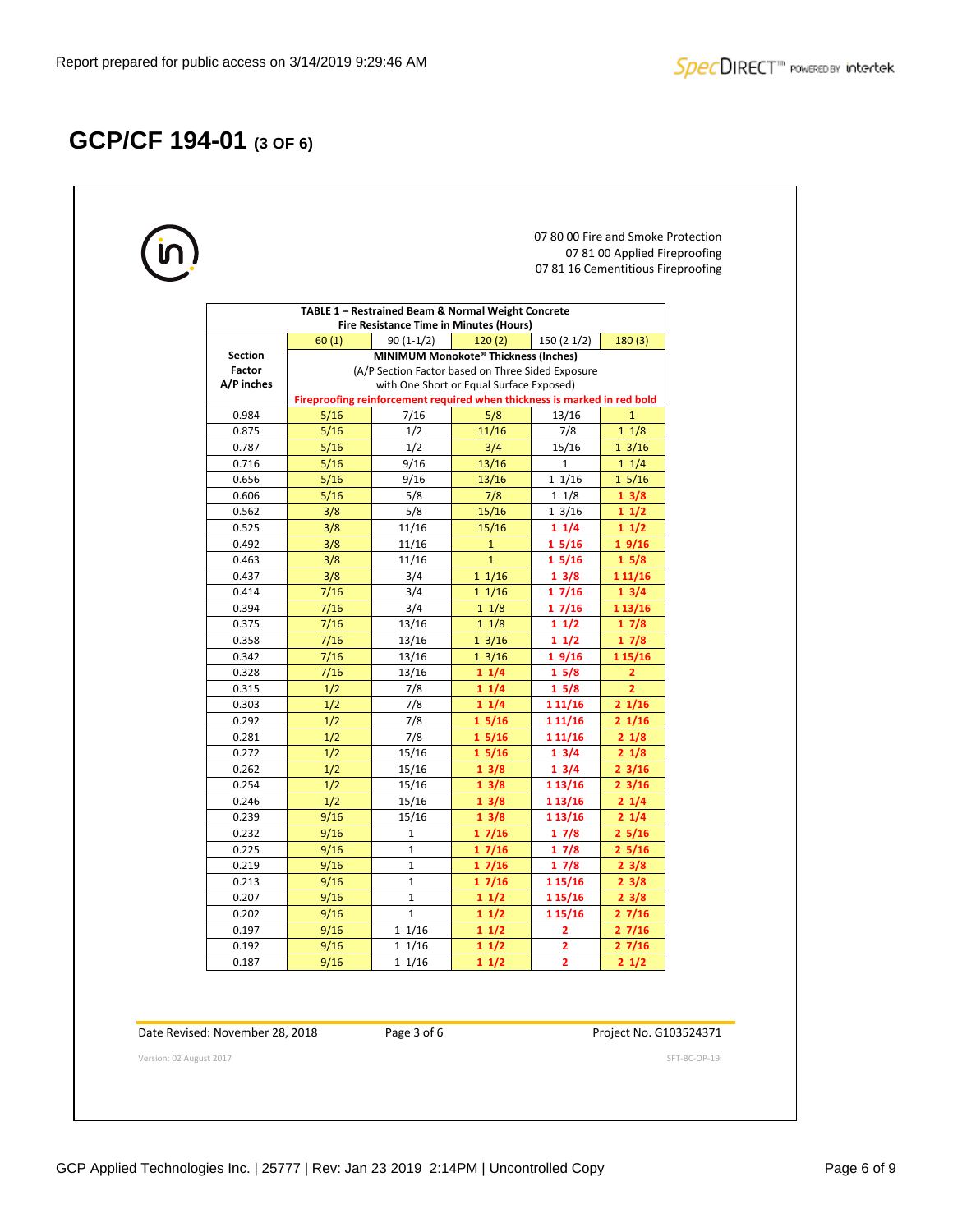# **GCP/CF 194-01 (4 OF 6)**

|                         |                                 |                                                                                                        |                                                                          |                          |                         | 07 80 00 Fire and Smoke Protection<br>07 81 00 Applied Fireproofing<br>07 81 16 Cementitious Fireproofing |               |  |  |  |  |
|-------------------------|---------------------------------|--------------------------------------------------------------------------------------------------------|--------------------------------------------------------------------------|--------------------------|-------------------------|-----------------------------------------------------------------------------------------------------------|---------------|--|--|--|--|
|                         |                                 | TABLE 2 - Unrestrained Beam & Normal Weight Concrete<br><b>Fire Resistance Time in Minutes (Hours)</b> |                                                                          |                          |                         |                                                                                                           |               |  |  |  |  |
|                         |                                 |                                                                                                        |                                                                          |                          |                         |                                                                                                           |               |  |  |  |  |
|                         | <b>Section</b>                  | 60(1)                                                                                                  | $90(1-1/2)$<br>MINIMUM Monokote® Thickness (Inches)                      | 120(2)                   | 150(21/2)               | 180(3)                                                                                                    |               |  |  |  |  |
|                         | Factor                          |                                                                                                        | (A/P Section Factor based on Three Sided Exposure                        |                          |                         |                                                                                                           |               |  |  |  |  |
|                         | A/P inches                      |                                                                                                        | with One Short or Equal Surface Exposed)                                 |                          |                         |                                                                                                           |               |  |  |  |  |
|                         |                                 |                                                                                                        | Fireproofing reinforcement required when thickness is marked in red bold |                          |                         |                                                                                                           |               |  |  |  |  |
|                         | 0.984                           | 5/16                                                                                                   | 7/16                                                                     | 11/16                    | 7/8                     | $1 \frac{1}{16}$                                                                                          |               |  |  |  |  |
|                         | 0.875                           | 5/16                                                                                                   | 1/2                                                                      | 3/4                      | 15/16                   | $1 \frac{1}{8}$                                                                                           |               |  |  |  |  |
|                         | 0.787                           | 5/16                                                                                                   | 9/16                                                                     | 3/4                      | $\mathbf{1}$            | $1 \frac{1}{4}$                                                                                           |               |  |  |  |  |
|                         | 0.716                           | $5/16$                                                                                                 | 9/16                                                                     | 13/16                    | $1 \frac{1}{16}$        | 15/16                                                                                                     |               |  |  |  |  |
|                         | 0.656                           | 3/8                                                                                                    | 5/8                                                                      | 7/8                      | $1 \frac{1}{8}$         | 13/8                                                                                                      |               |  |  |  |  |
|                         | 0.606                           | 3/8                                                                                                    | 5/8                                                                      | 15/16                    | $1 \frac{3}{16}$        | 11/2                                                                                                      |               |  |  |  |  |
|                         | 0.562                           | 3/8                                                                                                    | 11/16                                                                    | 15/16                    | 11/4                    | 19/16                                                                                                     |               |  |  |  |  |
|                         | 0.525                           | 3/8                                                                                                    | 11/16                                                                    | $\mathbf{1}$             | 15/16                   | 15/8                                                                                                      |               |  |  |  |  |
|                         | 0.492                           | 7/16                                                                                                   | 3/4                                                                      | $1 \frac{1}{16}$         | 13/8                    | 1 11/16                                                                                                   |               |  |  |  |  |
|                         | 0.463                           | 7/16                                                                                                   | 3/4                                                                      | $1 \frac{1}{16}$         | 17/16                   | 13/4                                                                                                      |               |  |  |  |  |
|                         | 0.437                           | 7/16                                                                                                   | 13/16                                                                    | 11/8                     | 17/16                   | 1 13/16                                                                                                   |               |  |  |  |  |
|                         | 0.414                           | 7/16<br>1/2                                                                                            | 13/16                                                                    | $1 \frac{3}{16}$         | 11/2                    | 17/8                                                                                                      |               |  |  |  |  |
|                         | 0.394<br>0.375                  | 1/2                                                                                                    | 13/16<br>7/8                                                             | $1 \frac{3}{16}$<br>11/4 | 19/16<br>19/16          | 17/8<br>1 15/16                                                                                           |               |  |  |  |  |
|                         | 0.358                           | 1/2                                                                                                    | 7/8                                                                      | 11/4                     | 15/8                    | $\overline{2}$                                                                                            |               |  |  |  |  |
|                         | 0.342                           | 1/2                                                                                                    | 7/8                                                                      | 11/4                     | 1 1 1 / 16              | 21/16                                                                                                     |               |  |  |  |  |
|                         | 0.328                           | 1/2                                                                                                    | 15/16                                                                    | 15/16                    | 1 1 1 / 16              | 21/8                                                                                                      |               |  |  |  |  |
|                         | 0.315                           | 1/2                                                                                                    | 15/16                                                                    | 15/16                    | 13/4                    | 21/8                                                                                                      |               |  |  |  |  |
|                         | 0.303                           | 9/16                                                                                                   | 15/16                                                                    | 13/8                     | 13/4                    | $2 \frac{3}{16}$                                                                                          |               |  |  |  |  |
|                         | 0.292                           | 9/16                                                                                                   | 15/16                                                                    | 13/8                     | 1 13/16                 | 21/4                                                                                                      |               |  |  |  |  |
|                         | 0.281                           | 9/16                                                                                                   | $\mathbf{1}$                                                             | 17/16                    | 1 13/16                 | 21/4                                                                                                      |               |  |  |  |  |
|                         | 0.272                           | 9/16                                                                                                   | $\mathbf{1}$                                                             | 17/16                    | 17/8                    | 25/16                                                                                                     |               |  |  |  |  |
|                         | 0.262                           | 9/16                                                                                                   | $\mathbf{1}$                                                             | 17/16                    | 17/8                    | 25/16                                                                                                     |               |  |  |  |  |
|                         | 0.254                           | 9/16                                                                                                   | $\mathbf{1}$                                                             | 11/2                     | 1 15/16                 | $2 \frac{3}{8}$                                                                                           |               |  |  |  |  |
|                         | 0.246                           | 9/16                                                                                                   | 11/16                                                                    | 11/2                     | 1 15/16                 | $2 \frac{3}{8}$                                                                                           |               |  |  |  |  |
|                         | 0.239                           | 5/8                                                                                                    | 11/16                                                                    | 11/2                     | 2                       | 27/16                                                                                                     |               |  |  |  |  |
|                         | 0.232                           | 5/8                                                                                                    | 11/16                                                                    | 11/2                     | $\overline{\mathbf{2}}$ | 27/16                                                                                                     |               |  |  |  |  |
|                         | 0.225                           | 5/8                                                                                                    | 11/16                                                                    | 19/16                    | $\overline{2}$          | 21/2                                                                                                      |               |  |  |  |  |
|                         | 0.219                           | 5/8<br>5/8                                                                                             | 11/8<br>11/8                                                             | 19/16                    | 21/16                   | 21/2                                                                                                      |               |  |  |  |  |
|                         | 0.213<br>0.207                  | 5/8                                                                                                    | 11/8                                                                     | 19/16<br>15/8            | 21/16<br>21/16          | 29/16<br>29/16                                                                                            |               |  |  |  |  |
|                         | 0.202                           | 5/8                                                                                                    | 11/8                                                                     | 15/8                     | 21/8                    | 25/8                                                                                                      |               |  |  |  |  |
|                         | 0.197                           | 5/8                                                                                                    | 11/8                                                                     | 15/8                     | 21/8                    | 25/8                                                                                                      |               |  |  |  |  |
|                         | 0.192                           | 5/8                                                                                                    | 11/8                                                                     | 15/8                     | 21/8                    | 25/8                                                                                                      |               |  |  |  |  |
|                         | 0.187                           | 11/16                                                                                                  | 13/16                                                                    | 1 1 1 / 16               | $2 \frac{3}{16}$        | 211/16                                                                                                    |               |  |  |  |  |
|                         | Date Revised: November 28, 2018 |                                                                                                        | Page 4 of 6                                                              |                          |                         | Project No. G103524371                                                                                    |               |  |  |  |  |
| Version: 02 August 2017 |                                 |                                                                                                        |                                                                          |                          |                         |                                                                                                           | SFT-BC-OP-19i |  |  |  |  |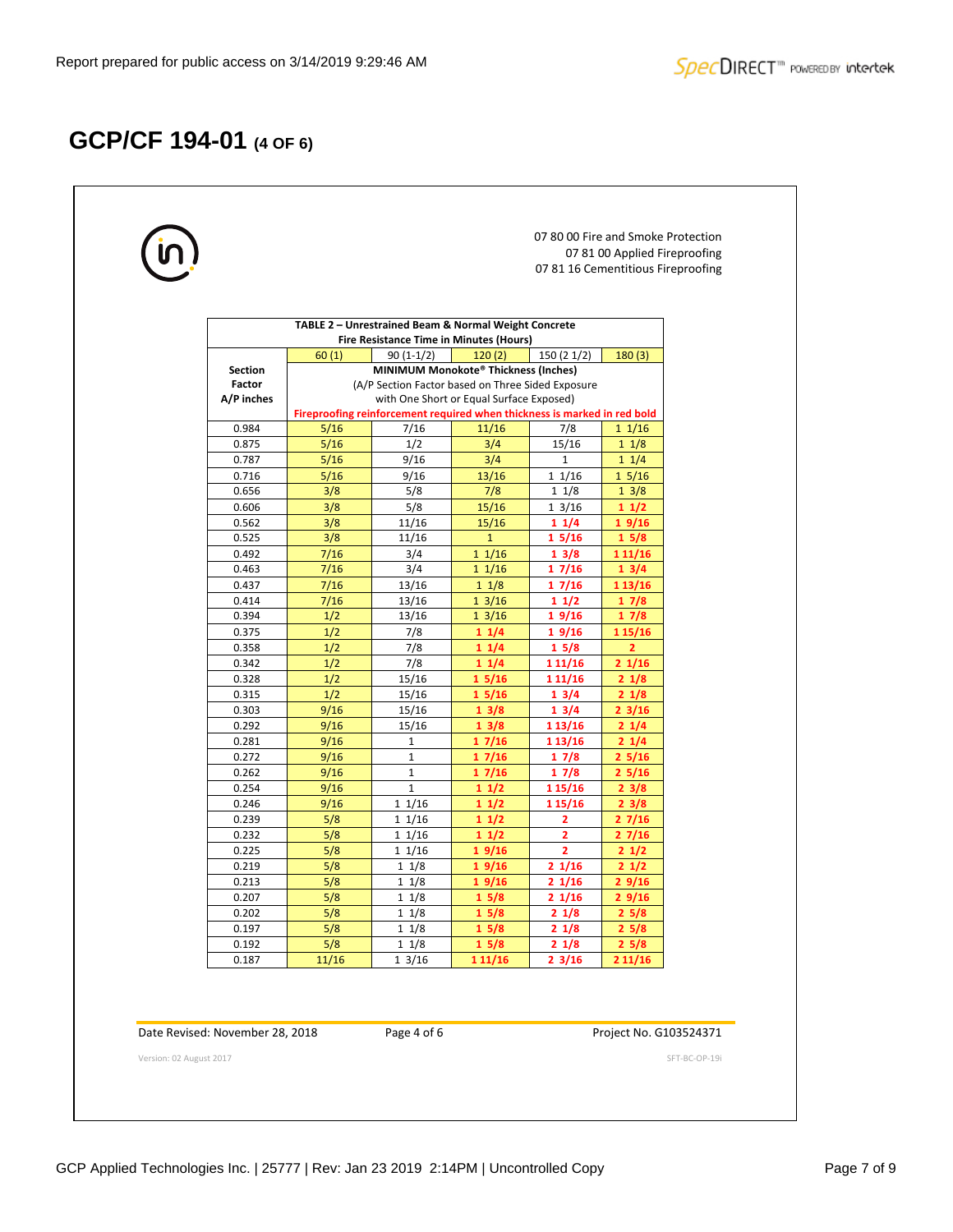# **GCP/CF 194-01 (5 OF 6)**

ŗ

| 60(1)        |                                                                                                              |                                                                                                                                           | TABLE 3 - Restrained or Unrestrained Beam & Lightweight Weight Concrete                                 |                                                                                                                                                                                                                                                                                      |
|--------------|--------------------------------------------------------------------------------------------------------------|-------------------------------------------------------------------------------------------------------------------------------------------|---------------------------------------------------------------------------------------------------------|--------------------------------------------------------------------------------------------------------------------------------------------------------------------------------------------------------------------------------------------------------------------------------------|
|              |                                                                                                              | Fire Resistance Time in Minutes (Hours)                                                                                                   |                                                                                                         |                                                                                                                                                                                                                                                                                      |
|              | $90(1-1/2)$                                                                                                  | 120(2)                                                                                                                                    | 150(21/2)                                                                                               | 180(3)                                                                                                                                                                                                                                                                               |
|              | MINIMUM Monokote® Thickness (Inches)                                                                         |                                                                                                                                           |                                                                                                         |                                                                                                                                                                                                                                                                                      |
|              | (A/P Section Factor based on Three Sided Exposure                                                            |                                                                                                                                           |                                                                                                         |                                                                                                                                                                                                                                                                                      |
|              |                                                                                                              |                                                                                                                                           |                                                                                                         |                                                                                                                                                                                                                                                                                      |
|              |                                                                                                              |                                                                                                                                           |                                                                                                         | $1 \frac{1}{16}$                                                                                                                                                                                                                                                                     |
|              |                                                                                                              |                                                                                                                                           |                                                                                                         | $1 \frac{1}{8}$                                                                                                                                                                                                                                                                      |
|              |                                                                                                              |                                                                                                                                           |                                                                                                         | $1 \frac{1}{4}$                                                                                                                                                                                                                                                                      |
|              |                                                                                                              |                                                                                                                                           |                                                                                                         | 15/16                                                                                                                                                                                                                                                                                |
|              |                                                                                                              |                                                                                                                                           | $1 \frac{1}{8}$                                                                                         | 13/8                                                                                                                                                                                                                                                                                 |
| 3/8          | 5/8                                                                                                          |                                                                                                                                           |                                                                                                         | 11/2                                                                                                                                                                                                                                                                                 |
| 3/8          | 11/16                                                                                                        | 15/16                                                                                                                                     | 11/4                                                                                                    | 19/16                                                                                                                                                                                                                                                                                |
| 3/8          | 11/16                                                                                                        | $\mathbf{1}$                                                                                                                              | 15/16                                                                                                   | 15/8                                                                                                                                                                                                                                                                                 |
| 7/16         | 3/4                                                                                                          | 11/16                                                                                                                                     | 13/8                                                                                                    | 1 1 1 / 16                                                                                                                                                                                                                                                                           |
| 7/16         | 3/4                                                                                                          | $1 \frac{1}{16}$                                                                                                                          | 17/16                                                                                                   | 13/4                                                                                                                                                                                                                                                                                 |
| 7/16         | 13/16                                                                                                        | 11/8                                                                                                                                      | 17/16                                                                                                   | 1 13/16                                                                                                                                                                                                                                                                              |
| 7/16         | 13/16                                                                                                        | 13/16                                                                                                                                     | 11/2                                                                                                    | 17/8                                                                                                                                                                                                                                                                                 |
| 1/2          | 13/16                                                                                                        | $1 \frac{3}{16}$                                                                                                                          | 19/16                                                                                                   | 17/8                                                                                                                                                                                                                                                                                 |
| 1/2          | 7/8                                                                                                          | 11/4                                                                                                                                      | 19/16                                                                                                   | 1 15/16                                                                                                                                                                                                                                                                              |
| 1/2          | 7/8                                                                                                          | 11/4                                                                                                                                      | 15/8                                                                                                    | $\overline{2}$                                                                                                                                                                                                                                                                       |
| 1/2          | 7/8                                                                                                          | 11/4                                                                                                                                      | 1 1 1 / 16                                                                                              | 21/16                                                                                                                                                                                                                                                                                |
| 1/2          | 15/16                                                                                                        | 15/16                                                                                                                                     | 1 1 1 / 16                                                                                              | 21/8                                                                                                                                                                                                                                                                                 |
| 1/2          | 15/16                                                                                                        | 15/16                                                                                                                                     | 13/4                                                                                                    | 21/8                                                                                                                                                                                                                                                                                 |
| 9/16         | 15/16                                                                                                        | 13/8                                                                                                                                      | 13/4                                                                                                    | $2 \frac{3}{16}$                                                                                                                                                                                                                                                                     |
| 9/16         | 15/16                                                                                                        | 13/8                                                                                                                                      | 1 13/16                                                                                                 | $2 \frac{1}{4}$                                                                                                                                                                                                                                                                      |
| 9/16         | $\mathbf{1}$                                                                                                 | 17/16                                                                                                                                     | 1 13/16                                                                                                 | 21/4                                                                                                                                                                                                                                                                                 |
|              |                                                                                                              | 17/16                                                                                                                                     | 17/8                                                                                                    | 25/16                                                                                                                                                                                                                                                                                |
|              |                                                                                                              | 17/16                                                                                                                                     |                                                                                                         | 25/16                                                                                                                                                                                                                                                                                |
| 9/16         | $\mathbf{1}$                                                                                                 | 11/2                                                                                                                                      | 1 15/16                                                                                                 | $2 \frac{3}{8}$                                                                                                                                                                                                                                                                      |
|              |                                                                                                              | 11/2                                                                                                                                      |                                                                                                         | $2 \frac{3}{8}$                                                                                                                                                                                                                                                                      |
|              |                                                                                                              |                                                                                                                                           |                                                                                                         | 27/16                                                                                                                                                                                                                                                                                |
|              |                                                                                                              |                                                                                                                                           |                                                                                                         | 27/16                                                                                                                                                                                                                                                                                |
|              |                                                                                                              |                                                                                                                                           |                                                                                                         | 21/2                                                                                                                                                                                                                                                                                 |
|              |                                                                                                              |                                                                                                                                           |                                                                                                         | 21/2                                                                                                                                                                                                                                                                                 |
|              | $1 \frac{1}{8}$                                                                                              |                                                                                                                                           | 21/16                                                                                                   | 29/16                                                                                                                                                                                                                                                                                |
|              |                                                                                                              |                                                                                                                                           |                                                                                                         | 29/16                                                                                                                                                                                                                                                                                |
|              |                                                                                                              |                                                                                                                                           |                                                                                                         | 25/8                                                                                                                                                                                                                                                                                 |
| 5/8          | $1 \frac{1}{8}$<br>$1 \frac{1}{8}$                                                                           | 15/8                                                                                                                                      | 21/8                                                                                                    | 25/8                                                                                                                                                                                                                                                                                 |
|              |                                                                                                              | 15/8                                                                                                                                      | 21/8                                                                                                    | 25/8                                                                                                                                                                                                                                                                                 |
| 5/8<br>11/16 | 13/16                                                                                                        | 1 11/16                                                                                                                                   | $2 \frac{3}{16}$                                                                                        | 211/16                                                                                                                                                                                                                                                                               |
|              | 5/16<br>5/16<br>5/16<br>5/16<br>3/8<br>9/16<br>9/16<br>9/16<br>5/8<br>5/8<br>5/8<br>5/8<br>5/8<br>5/8<br>5/8 | 7/16<br>1/2<br>9/16<br>9/16<br>5/8<br>$\mathbf{1}$<br>$\mathbf{1}$<br>11/16<br>11/16<br>11/16<br>11/16<br>$1 \frac{1}{8}$<br>11/8<br>11/8 | 11/16<br>3/4<br>3/4<br>13/16<br>7/8<br>15/16<br>11/2<br>11/2<br>19/16<br>19/16<br>19/16<br>15/8<br>15/8 | with One Short or Equal Surface Exposed)<br>Fireproofing reinforcement required when thickness is marked in red bold<br>7/8<br>15/16<br>$\mathbf{1}$<br>11/16<br>$1 \frac{3}{16}$<br>17/8<br>1 15/16<br>$\overline{2}$<br>$\overline{2}$<br>$\overline{2}$<br>21/16<br>21/16<br>21/8 |